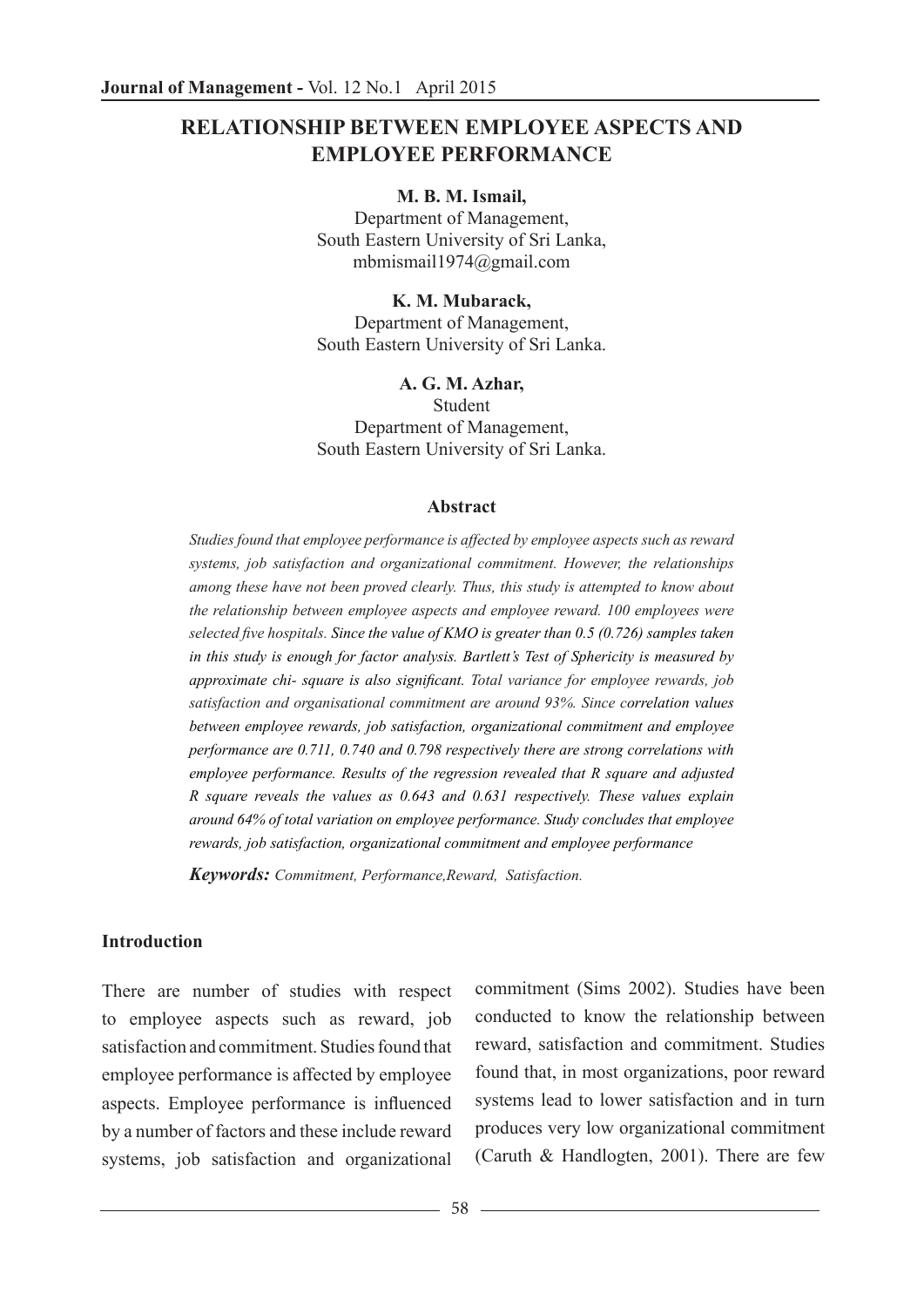more studies with respect to job satisfaction, performance and commitment. Employees who experience job satisfaction are more likely to be productive, effective performers and committed to the organization. Research has shown that increased job satisfaction improves employees' organizational commitment, performance and creativeness, and reduces absenteeism and turnover (Oshagbemi, 2010). In any type of organization such as service organisation, relationship among employee aspects such as rewards, job satisfaction, commitment and employee performance should be determined for the betterment of organization. Based on the findings of the previous studies, there are no concrete decisions with respect to employee aspects such as reward, job satisfaction, commitment and employee reward. The relationships among these have not been proved clearly. Thus, this study is attempted to know about the relationship between employee aspects and employee reward.

## **Research question and objective**

Researcher raises "is there relationship between employee aspects and employee performance" as research question. This research question is translated into research objective. Thus, this study tries to know about the relationship between employee aspects and employee rewards.

## **Significance of the Study**

This study plays a significant role in number of ways. Studies have found that employee performance is important for organizational success. Employee performance has become one of the significant indicators in determining

organizational performance and success (Wall, Michie, Patterson, Wood, Sheehan, Clegg, & West, 2004). There are studies with regard to student performance in public institutes. In higher public institutions of learning in Uganda, employees exhibit levels of poor performance such as withholding students' results, strikes, absenteeism, turnover, disregard for managers and late submission of students' results (Terry, 2005). Studies have proved that poor rewards may be the cause of employee satisfaction. It is utmost necessary to avoid employee dissatisfaction by having a good reward system in organizations. Study found that poor reward packages are seen by employees as a source of unfairness in the system which causes the employees to become dissatisfied with their jobs resulting into lack of commitment thus affecting their overall performance (Bratton & Gold, 2007). Studies found that reward must be directly and specifically associated with improved performance. In the competitive world, organizational success depends on quality services provided by the organization to its customers so do this organization depends on its employees. Rewarding employees may create job satisfaction and organizational commitment that lead to high employee performance.

# **Review of Literature**

Review of literature is based on employee aspects and the relationship among employee relationships and employee performance.

# **Employee aspects**

Employee aspects such as rewards, job satisfaction and organisational commitment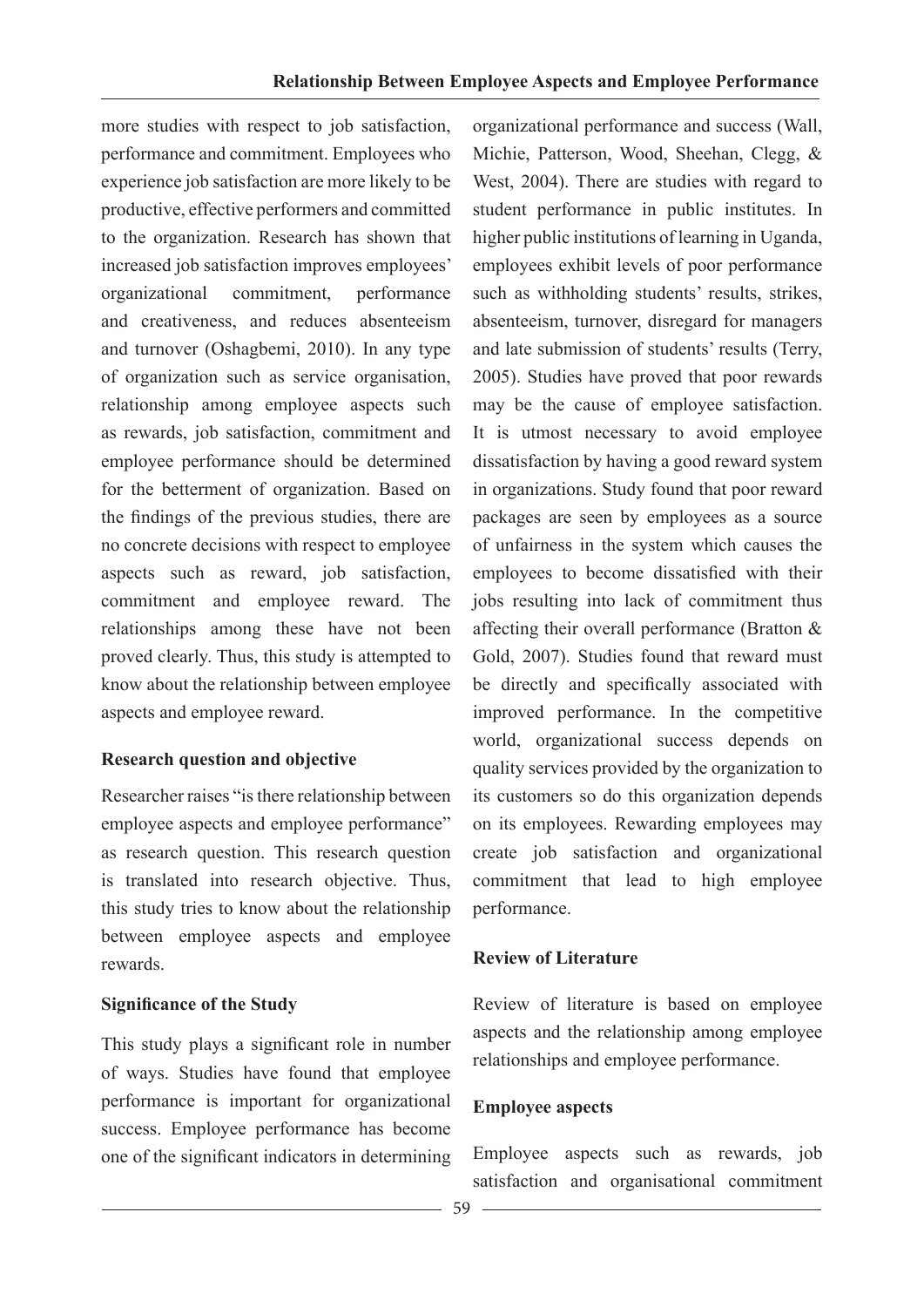are outlined in this section. Reward can be defined as an external agent administered when a desired act or task is performed (Rys, 2007). Rewards can be either extrinsic or intrinsic (Hafiza et al., 2011). Robbins (2003) defines that job satisfaction is determined by rewards, supportive work environment, challenging work and the supportive colleagues. Job satisfaction has turnover, absenteeism and strike as its dimensions. Organizational commitment refers to a person's dedication to a person, job or organization. It is reflected in the person's "intention to persevere in a course of action" (Meyer & Allen, 1997). There are different types of organizational commitment such as affective commitment, normative commitment and continuance commitment McClay Campbell and Cudeck (1994) define employee job performance as "behaviors or actions that are relevant to the goals of the organization". Employee performance has observation and documentation as its dimensions.

# **Relationship employee aspects and employee performance**

There are three types of relationships between employee rewards, job satisfaction and organsational commitment and employee performance. First relationship is between employee rewards and employee performance is outlined here. Many experts in management believe that there is a strong relationship between reward systems and employee performance (Lawler, 2003). Reward systems fall under what is termed as an employment exchange (Rynes & Gerhart, 2000). Employment is typically characterized as an exchange relationship. Employees provide organizations with

something of value (their labor) and in return receive something of value (Rynes, Colbert, & Brown, 2002). Reward and performance relationship has also been highlighted by Sims (2002); Taylor (1967); Wiley (1997); Fairbank  $&$  Williams (2001); Dijk  $&$  Ende (2002); Legge (1995); Thomson and Rampton (2003); Maund (2001); Torrington & Hall (2006).

Second relationship is between job satisfaction and employee performance. Nowell and Dopson (2000) found that where employees were committed in form of working longer hours and are satisfied with the work conditions they exhibit effective performance. Studies stated that, for at least 50 years, industrial/ organizational psychologists have been wrestling with the question of the relationship between job satisfaction and job performance (Buchanan, 2006). Researchers argued that the results are equally inconclusive with respect to the hypothesis that there is no such relationship. A number of studies indicate a weak link (Iaffaldano and Muchinsky, 1985) while others (Caldwell and O'Reilly, 1990; Spector, 1997) suggest a potential relationship between satisfaction and performance. Euske (1980); Wright and Wefald (2009); Spector (1997); Buchanan (2006); Wright & Wefald (2009) also in the similar notion.

The third relationship is between organizational commitment and employee performance. Somersl and Birnbaum (1998) reported a positive relationship between organization commitment and employee performance. Meyer, et. al (1989); Luchak and Gellatly (2007) found similar relationship. Relationship between organizational commitment and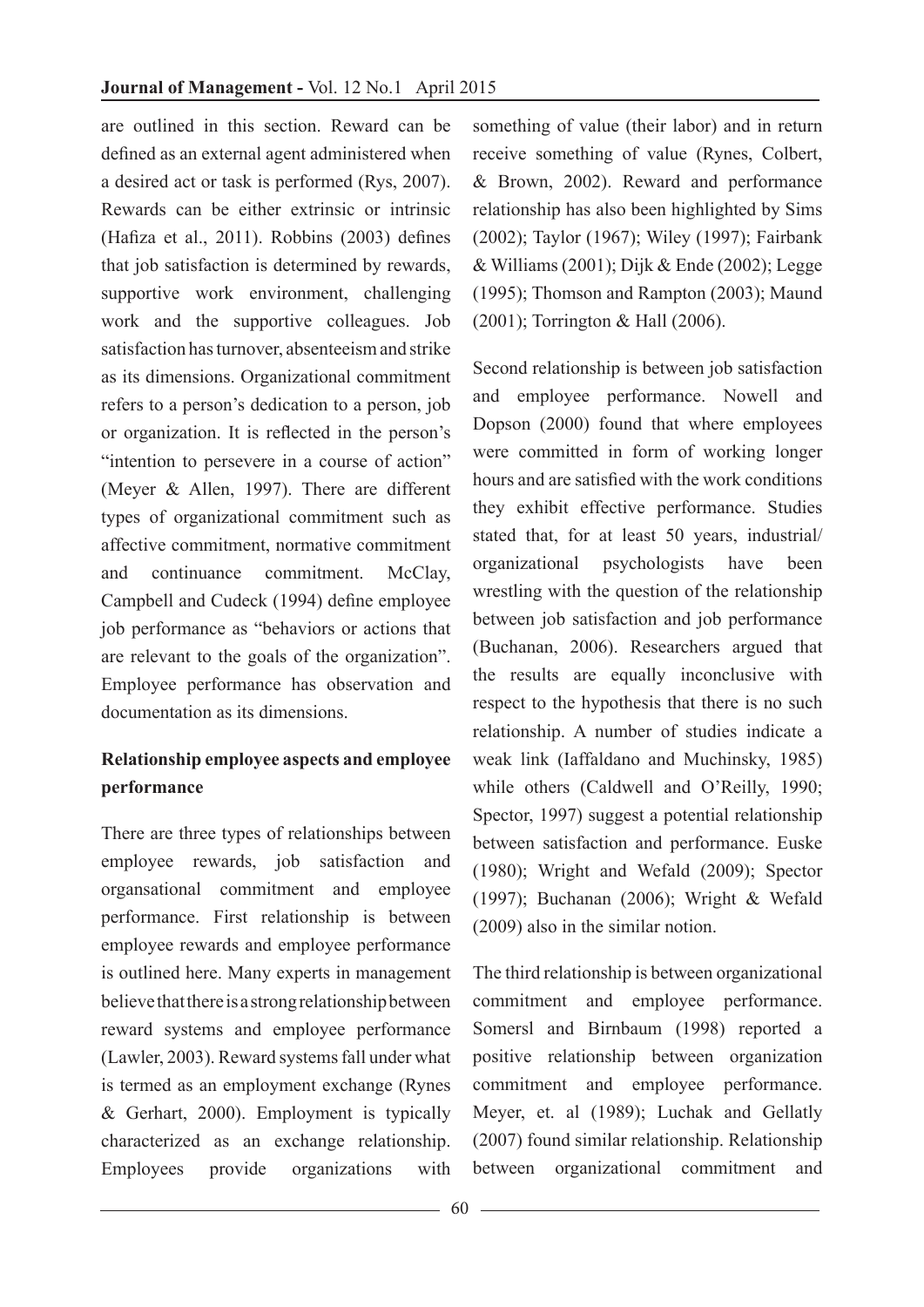employee performance are also found by Suliman and Lles (2002); Chen, Silverthrone and Hung (2006); Muhammad, Ziauddin, Farooq, and Ramay (2010).

## **Conceptual frame work**

Review of Literature helps to derive the following conceptual framework. Figure 1 depicts the conceptual framework between employee aspects and employee performance.

# **Methodology**

## **Sample size**

In order to carry out this study, 100 employees were selected five hospitals in Akkaraipattu Municipal Area.

## **Data Collection Methods**

Data were collected by primary source i.e. questionnaire. For the purpose of collecting





# **Development of Hypotheses**

Based on the review of literature and conceptual model, the following sets of hypotheses are developed. Developed hypotheses are tabulated in Table 1.

data using questionnaires, questionnaires were designed into five sections such as employee rewards, job satisfaction, organizational commitment and employee performance

| Null hypotheses                                                                                  | Alternative hypotheses           |  |  |
|--------------------------------------------------------------------------------------------------|----------------------------------|--|--|
| There is no relationship between employees' There is relationship between employees'             |                                  |  |  |
| rewards and employee performance                                                                 | rewards and employee performance |  |  |
| There is no relationship between job satisfaction There is relationship between job satisfaction |                                  |  |  |
| and employee performance.                                                                        | and employee performance.        |  |  |
| There is no relationship between commitment There is relationship between commitment             |                                  |  |  |
| and employee performance.                                                                        | and employee performance.        |  |  |

## **Table 1: Development of hypotheses**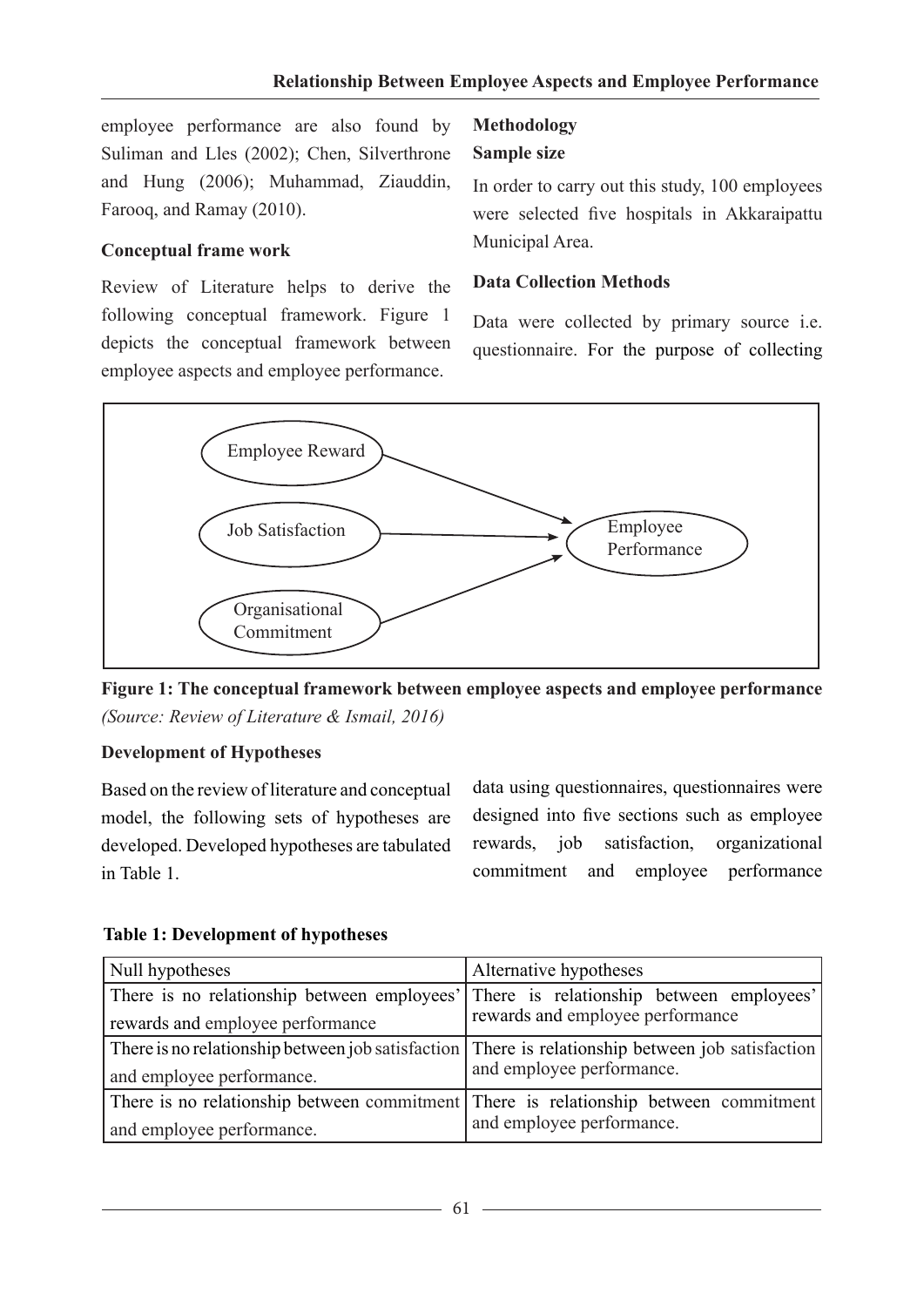that include personal profile of respondents. Questionnaire is scaled in 5 point likert scale that range from 1 (strongly agreed) to 5 (strongly disagreed).

## **Method of analysis**

Collected data were analysed factor analysis, correlation and regression analyses with SPSS that has a version of 22.

is measured by approximate chi- square. Value of approximate chi- square is 394.918 with degrees of freedom of 3. Value of approximate chi- square is also significant. Values of Kaiser-Meyer-Olkin and Bartlett's Test of Sphericity are tabulated in Table 2.

## **Communalities**

Initial communalities for employee rewards, job satisfaction and organisattional commitment

## **Table 2: KMO and Bartlett's Test**

| Kaiser-Meyer-Olkin Measure of Sampling Adequacy.    | .726 |         |
|-----------------------------------------------------|------|---------|
| Bartlett's Test of Sphericity<br>Approx. Chi-Square |      | 394.918 |
|                                                     | df   |         |
|                                                     | Sig. | .000    |

# **Results and Discussion of Findings**

## **Factor Analysis**

Kaiser-Meyer-Olkin is a measure of sampling adequacy. Since the value is greater than 0.5 (0.726) samples taken in this study is enough for factor analysis. Bartlett's Test of Sphericity are 1 respectively. Extracted communalities forthose are greater than 0.6. Initial and extracted communalities are tabulated in Table 3.

#### **Table 3: Communalities**

|                                                  | Initial | Extraction |
|--------------------------------------------------|---------|------------|
| <b>Employee Rewards</b>                          | 1.000   | 944        |
| <b>Job Satisfaction</b>                          | 1.000   | .965       |
| <b>Organisational Commitment</b>                 | 1.000   | .889       |
| Extraction Method: Principal Component Analysis. |         |            |

## **Table 4: Total Variance Explained**

| Compo-                                           | Initial Eigenvalues |        |               |                     | <b>Extraction Sums of Squared Loadings</b> |               |
|--------------------------------------------------|---------------------|--------|---------------|---------------------|--------------------------------------------|---------------|
| nent                                             | % of Vari-<br>Total |        | Cumulative    | % of Vari-<br>Total |                                            | Cumulative    |
|                                                  |                     | ance   | $\frac{0}{0}$ |                     | ance                                       | $\frac{0}{0}$ |
|                                                  | 2.797               | 93.231 | 93.231        | 2.797               | 93.231                                     | 93.231        |
|                                                  | .166                | 5.537  | 98.768        |                     |                                            |               |
|                                                  | 037                 | 1.252  | 100.000       |                     |                                            |               |
| Extraction Method: Principal Component Analysis. |                     |        |               |                     |                                            |               |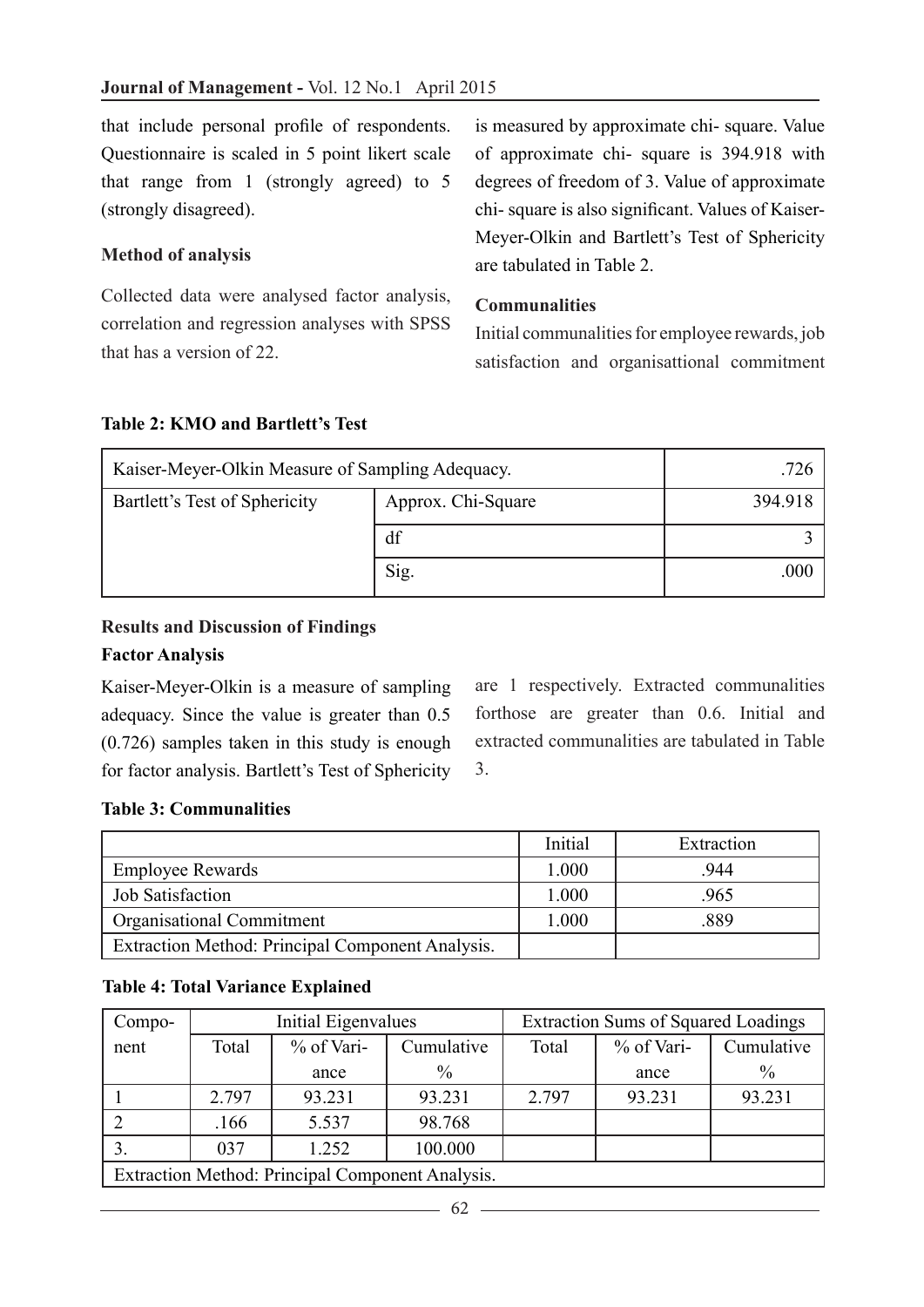#### **Total Variance**

Initial eigenvalue for component 1 is 2.797 that explains around 93% of total variance. Value ofextracted sums of squared also explains around 93% of total variance. Table 4 explains total variance.

#### **Correlations**

Correlation values between employee rewards, job satisfaction, organizational commitment and employee performance are 0.711, 0.740 and 0.798 respectively. All these values are greater than 0.7. Thus, employee rewards, job





**Figure 2: Scree plot**

#### **Scree Plot**

Scree plot is another way of explaining the total variance. Scree plot explains the factor component at x axis and eigenvalues at y axis. Scree plot is depicted in Figure 2.

satisfaction and organizational commitment have strong correlations with employee performance. Correlation values are tabulated in Table 4.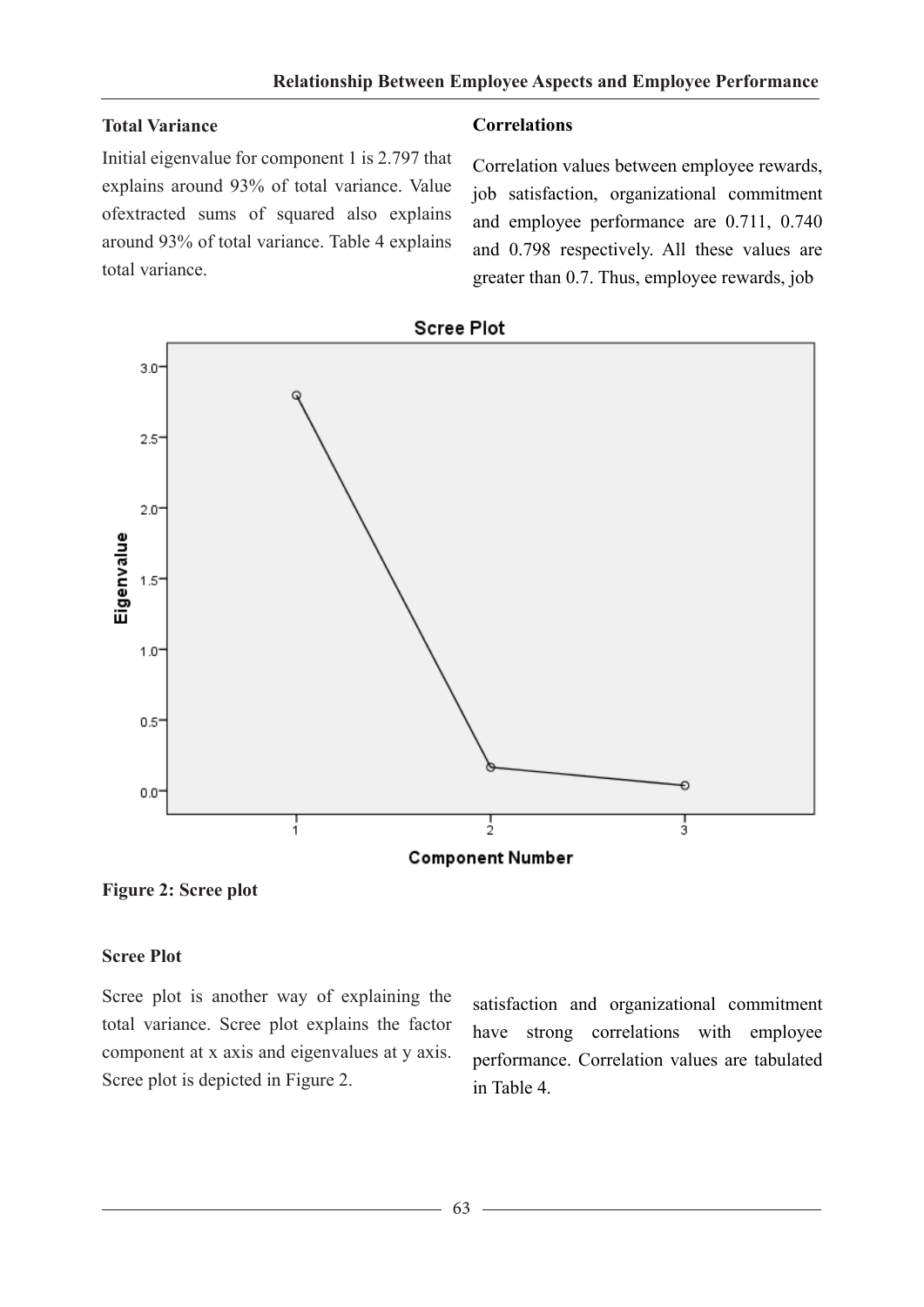|                                                              |                 | Employee | Job          | Organisational | Employee    |  |  |
|--------------------------------------------------------------|-----------------|----------|--------------|----------------|-------------|--|--|
|                                                              |                 | Rewards  | Satisfaction | Commitment     | Performance |  |  |
| Employee                                                     | Pearson         |          | $.960**$     | $.851**$       | $.711**$    |  |  |
| Rewards<br>Correlation                                       |                 |          |              |                |             |  |  |
|                                                              | Sig. (2-tailed) |          | .000         | .000           | .000        |  |  |
|                                                              | N               | 100      | 100          | 100            | 100         |  |  |
| Job                                                          | Pearson         | $.960**$ | 1            | $.882**$       | $.740**$    |  |  |
| Satisfaction                                                 | Correlation     |          |              |                |             |  |  |
|                                                              | Sig. (2-tailed) | .000     |              | .000           | .000        |  |  |
|                                                              | N               | 100      | 100          | 100            | 100         |  |  |
| Organisational                                               | Pearson         | $.851**$ | $.882**$     |                | $.798**$    |  |  |
| Commitment                                                   | Correlation     |          |              |                |             |  |  |
|                                                              | Sig. (2-tailed) | .000     | .000         |                | .000        |  |  |
|                                                              | N               | 100      | 100          | 100            | 100         |  |  |
| Employee                                                     | Pearson         | $.711**$ | $.740**$     | $.798**$       | 1           |  |  |
| Performance                                                  | Correlation     |          |              |                |             |  |  |
|                                                              | Sig. (2-tailed) | .000     | .000         | .000           |             |  |  |
|                                                              | N               | 100      | 100          | 100            | 100         |  |  |
| **. Correlation is significant at the 0.01 level (2-tailed). |                 |          |              |                |             |  |  |

#### **Table 4: Correlations**

## **Hypotheses tested**

As per the table 4 of correlations, p values between employee rewards, job satisfaction, organizational commitment and employee performance are less than 0.05 all the nulls are rejected and all the alternatives are accepted. Hypotheses tested are tabulated in Table 5.

#### **Table 5: Hypotheses tested**

## **Regression**

In terms of the model summary table, R square and adjusted R square revealed the values as 0.643 and 0.631 respectively. These values explain around 64% of total variation on employee performance. Model summary is tabulated in Table 6.

| Null hypotheses                                                                    | P value | Rejection | Alternative hypotheses                                                                         | Acceptance |
|------------------------------------------------------------------------------------|---------|-----------|------------------------------------------------------------------------------------------------|------------|
| There is no relationship<br>between employees' rewards<br>and employee performance | 0.000   | Rejected  | There is<br>relationship<br>employees'<br>between<br>employee<br>and<br>rewards<br>performance | Accepted   |
| There is no relationship<br>between job satisfaction and<br>employee performance.  | 0.000   | Rejected  | $i$ s<br>relationship<br>There<br>job satisfaction<br>between<br>and employee performance.     | Accepted   |
| is no relationship<br>There<br>between commitment and<br>employee performance.     | 0.000   | Rejected  | is<br>There<br>relationship<br>between commitment and<br>employee performance.                 | Accepted   |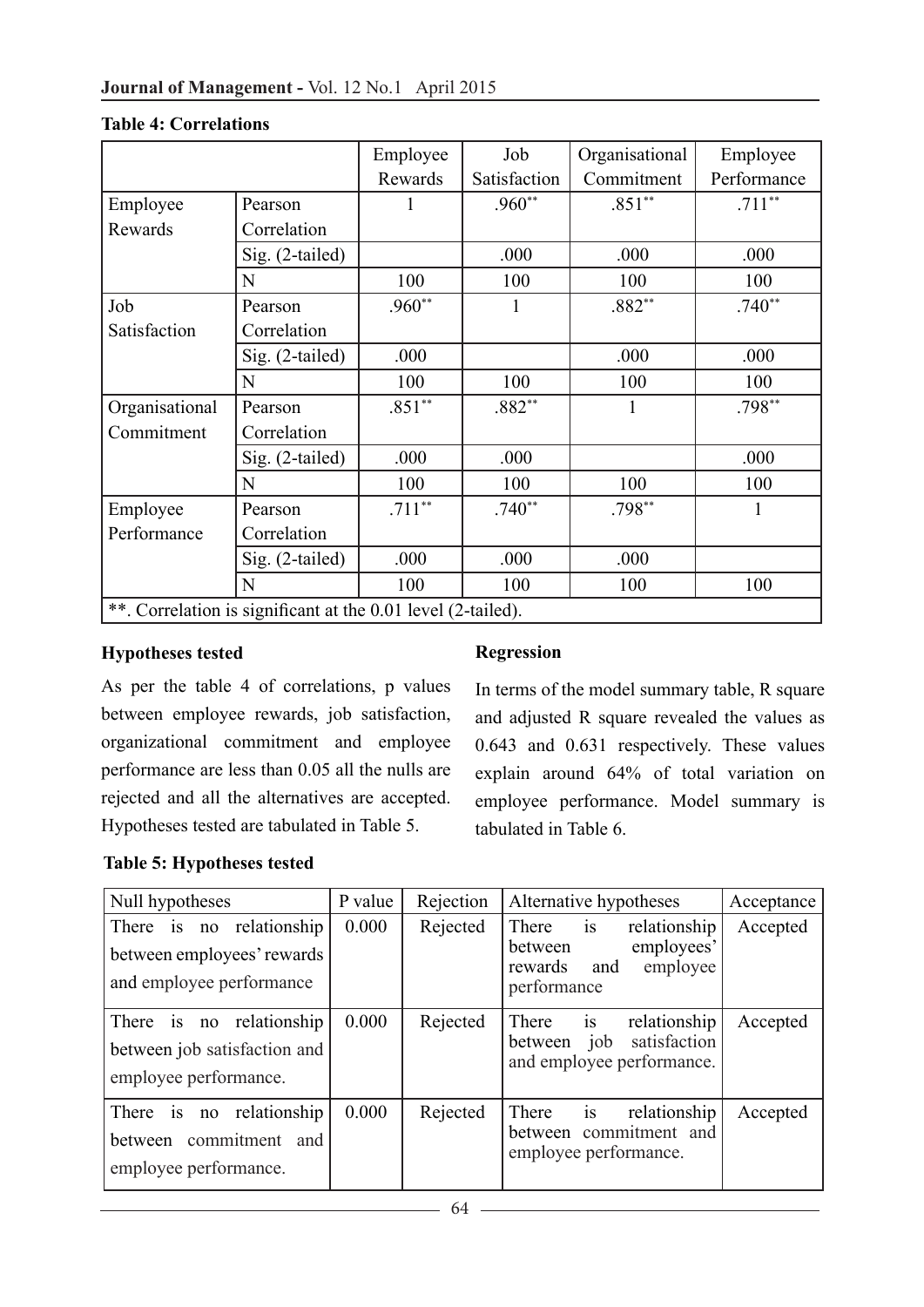**Table 6: Model Summary**

| Model                                                                                    |                   | R Square | <b>Adjusted R Square</b> | Std. Error of the<br>Estimate |  |  |
|------------------------------------------------------------------------------------------|-------------------|----------|--------------------------|-------------------------------|--|--|
|                                                                                          | .802 <sup>a</sup> | .643     | .631                     | 2.79448                       |  |  |
| a. Predictors: (Constant), Organisational Commitment, Employee Rewards, Job Satisfaction |                   |          |                          |                               |  |  |

# **Table 7: ANOVAa**

| Model                                                                                    |            | Sum of   | df | Mean    | F      | Sig.              |
|------------------------------------------------------------------------------------------|------------|----------|----|---------|--------|-------------------|
|                                                                                          |            | Squares  |    | Square  |        |                   |
|                                                                                          | Regression | 1348.117 |    | 449.372 | 57.545 | .000 <sup>b</sup> |
|                                                                                          | Residual   | 749.673  | 96 | 7.809   |        |                   |
|                                                                                          | Total      | 2097.790 | 99 |         |        |                   |
| a. Dependent Variable: Employee Performance                                              |            |          |    |         |        |                   |
| b. Predictors: (Constant), Organisational Commitment, Employee Rewards, Job Satisfaction |            |          |    |         |        |                   |

In terms of ANOVA table, values of SS regression, SS residual and SS total are 1348.117, 749.673 and 2097.790 respectively with 3, 96 and 99 degrees of freedom. Values of MS regression and MS residual are 449.372 and 7.809 respectively. F statistics is 57.545 which is also significant. Statistics of ANOVA are tabulated in Table 7.

In terms of the coefficient table, unstandardised beta values for constant, employee rewards, job satisfaction and organizational commitment are 0.749, -0.030, 0.202 and 0.775 respectively. Beta value for employee rewards is negative. Those of job satisfaction and organizational commitment are positive. There is an important idea that rewards should be properly designed so as to match with employees. Otherwise, there will be negative repercussion on employee performance. Coefficient values are tabulated in Table 8.

| <b>Table 8: Coefficients<sup>a</sup></b> |  |
|------------------------------------------|--|
|------------------------------------------|--|

| Model                                       |                         | <b>Unstandardized Coefficients</b> |            | Standardized |        | Sig. |
|---------------------------------------------|-------------------------|------------------------------------|------------|--------------|--------|------|
|                                             |                         |                                    |            | Coefficients |        |      |
|                                             |                         | B                                  | Std. Error | Beta         |        |      |
|                                             | (Constant)              | .749                               | 1.401      |              | .535   | .594 |
|                                             | <b>Employee Rewards</b> | $-.030$                            | .222       | $-.030$      | $-137$ | .891 |
|                                             | <b>Job Satisfaction</b> | .202                               | .256       | .192         | .788   | .433 |
|                                             | Organisational          | .775                               | .154       | .654         | 5.036  | .000 |
|                                             | Commitment              |                                    |            |              |        |      |
| a. Dependent Variable: Employee Performance |                         |                                    |            |              |        |      |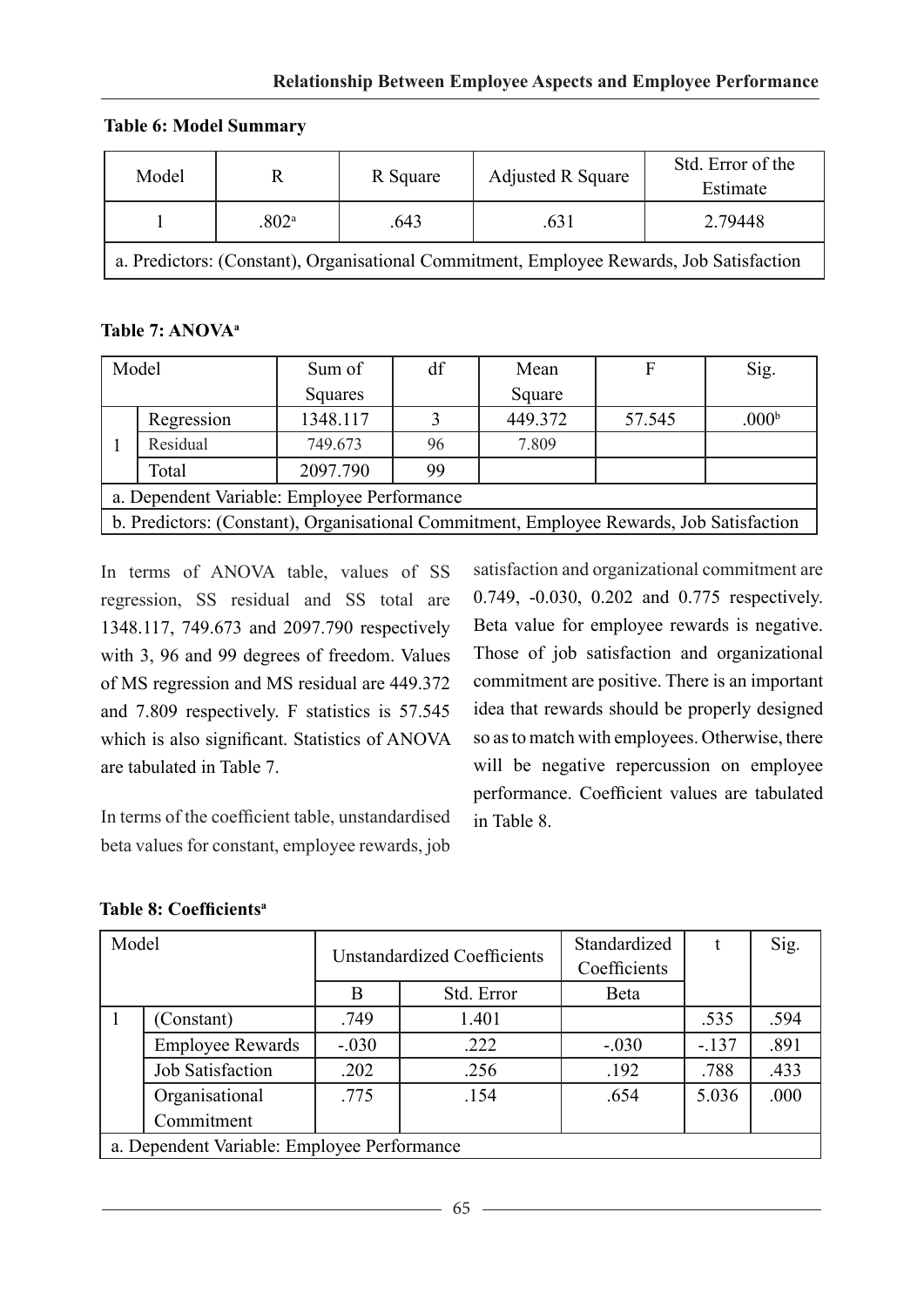#### **Conclusion**

Results of this study revealed that value of KMO is greater than 0.5 (0.726) samples taken in this study is enough for factor analysis. Bartlett's Test of Sphericity is measured by approximate chi- square is also significant. Initial communalities for employee rewards, job satisfaction and organisattional commitment are 1 respectively. Extracted communalities for those are greater than 0.6. Initial eigenvalue for component 1 is 2.797. Correlation values between employee rewards, job satisfaction, organizational commitment and employee performance are 0.711, 0.740 and 0.798 respectively. All these values are greater than 0.7. Thus, employee rewards, job satisfaction and organizational commitment have strong correlations with employee performance. p values between employee rewards, job satisfaction, organizational commitment and employee performance are less than 0.05 all the nulls are rejected and all the alternatives are accepted. Acceptance of all alternatives refer to that there are relationship between employee rewards, job satisfaction, organizational commitment and employee performance. R square and adjusted R square reveals the values as 0.643 and 0.631 respectively. These values explain around 64% of total variation on employee performance. Values of SS regression, SS residual and SS total are 1348.117, 749.673 and 2097.790 respectively with 3, 96 and 99 degrees of freedom. Values of MS regression and MS residual are 449.372 and 7.809 respectively. F statistics is 57.545 which is also significant. Unstandardised beta values for constant, employee rewards, job satisfaction and organizational commitment

are 0.749, -0.030, 0.202 and 0.775 respectively. Study concludes that employee rewards, job satisfaction, organizational commitment have influence on employee performance on the percentage of 64%.

#### **References**

- Bratton, J., & Gold, J. (2007). *Human resource management: Theory and practice.*  (4th ed.). Basingstoke, Hampshire, UK: Palgrave Macmillan.
- Caruth ,D., & Handlogten, G., (2001), *managing Compesation (and understanding it too),* A Handbook for the perplexed, Westport CT, Quorum Books.
- Chen, J. C., Silverthorne, C. & Hung, J. Y. (2006), Organization communication, job stress, organizational commitment, and job performance of accounting professionals in Taiwan and America. *The Leadership & Organization Development Journal*, 27 (4), 242-249
- Fairbank, J. F., & Williams, S. D. (2001). Motivating creativity and enhancing innovation through employee suggestion system technology. *Creativity and Innovation Management, 10, 68 – 74.*
- Hafiza, N. S., Shah, S. S., Jamsheed, H., & Zaman, K. (2011). Relationship Between Rewards and Employee"s Motivation in the Non-Profit Organizations of Pakistan. *Business Intelligence Journal, 4*(2), pp. 327-334.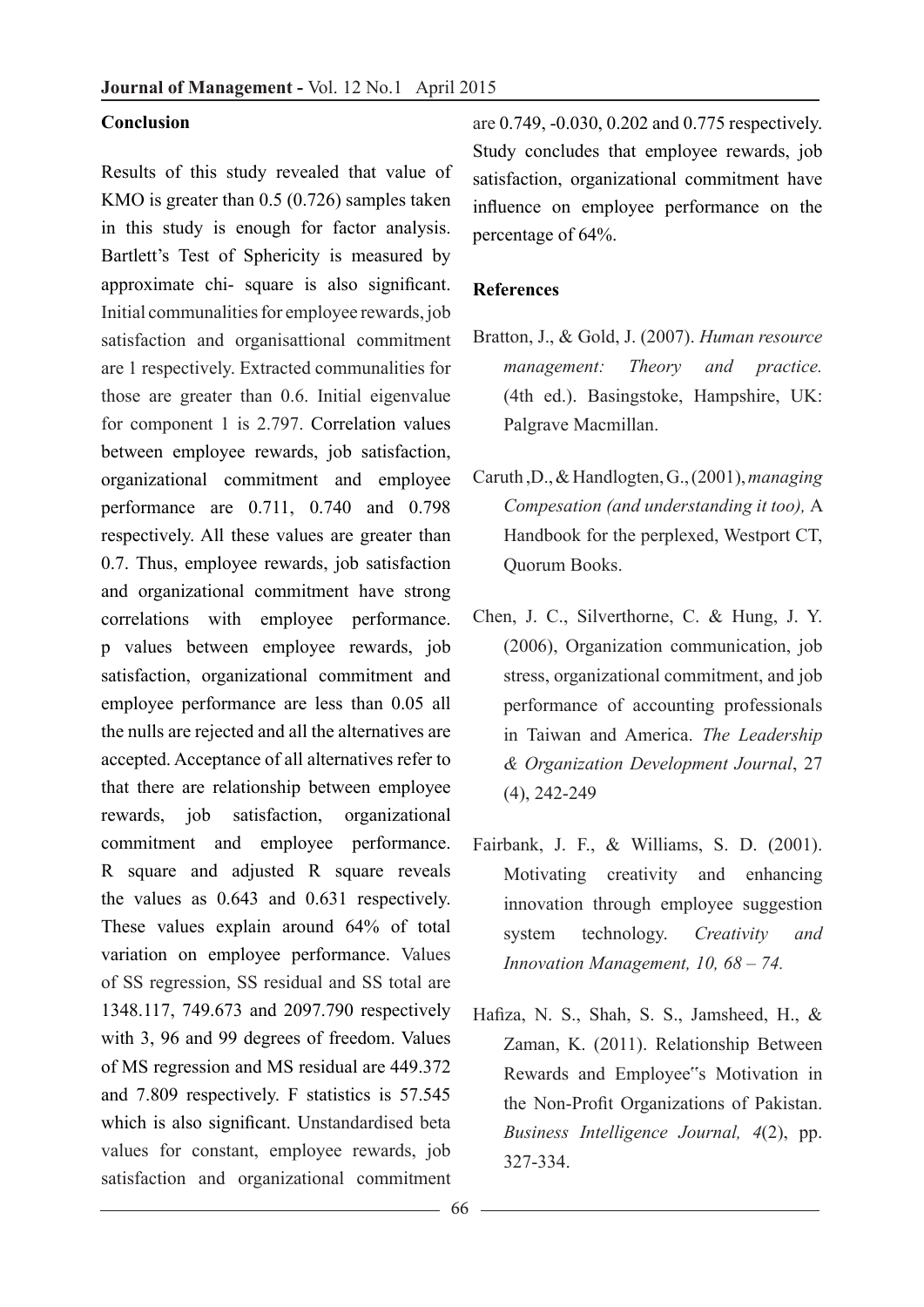- Laschinger, H. (2001). The impact of workplace commitment, organizational trust on staff nurses' work satisfaction and organizational commitment. *Health Care Management Review, 26(3)*: 7-24.
- Lawler E. (2003) What it means to treat people right. *Ivey Business Journal*, November/ December, p. 1-6.
- Legge, K. (1995): *Human Resource Management; Rhetoric and Realities*. London, Macmillan Press.
- Luchak, A. A., & Gellatly, I. R. (2007). A comparison of linear and nonlinear relations between organizational commitment and work outcomes. *Journal of Applied Psychology, 92 (3), 786-793.*
- Maund, L. (2001): *An Introduction to Human to Human Resource Management*. Theory and Practice: Macmillan, Palgrave.
- Meyer, M., & Kirsten, M., (2005). *Introduction to Human Resource Management. Claremont*: New Africa Books (Pty) Ltd.
- Muhammad, R. K., Ziauddin, Farooq, A. J., & Ramay, M. I. (2010). The impact of organizational commitment on employee job performance. *European Journal of Social Science*
- Oshagbemi T (2003). Personal Correlates of Job Satisfaction: Empirical Evidence from UK *Universities, Int. J. Social Econ.,*  30(12): 1210 -1232
- Robbins, S. P. (2003). Essentials of organizational behavior (7th ed.). *Upper Saddle River,New Jersey: Pearson Education, Inc.*
- Rys, M. (2007). *The effect of rewards on the attitude towards knowledge sharing in organizations.* Universiteit Maastricht, **Netherlands**
- Rynes, S., & Gerhart, B. (2000). *Compensation in organizations: Current research and practice*, San Francisco, CA: Jossey-Bass.
- Rynes, S. L., Colbert, A., & Brown, K. G. (2002). *HR professionals' beliefs about effective human resource practices: Correspondence between research and practice.* Human Resource Management, 41, 149–174.
- Sims, R. (2002)*,Organizational Success through effective Human Resource Management,*  WestPort CT, Quorun Books.
- Spector, P. (1997), *Job satisfaction: Application, assessment, causes and consequences*. Thousand Oaks, Calif.: Sage.
- Suliman, A., & Iles, P., (2000), Is continuance commitment beneficial to organizations? Commitment-performance relationship. *A new look Journal of Managerial Psychology,* 15 (5), 407-426.
- Terry, B. (2002). "Improve Employee Commitment," Industrial Management, Vol. July-August pp. 18-19.
- Thomson, C. and Rampton, L. (2003): *Human Resource Management*; New York; Melbourne Press.
- Torrington, D., Hall, L., & Taylor, S. (2005). *Human resource management* (6th ed.). Harlow, Essex, U.K.: Prentice-Hall.